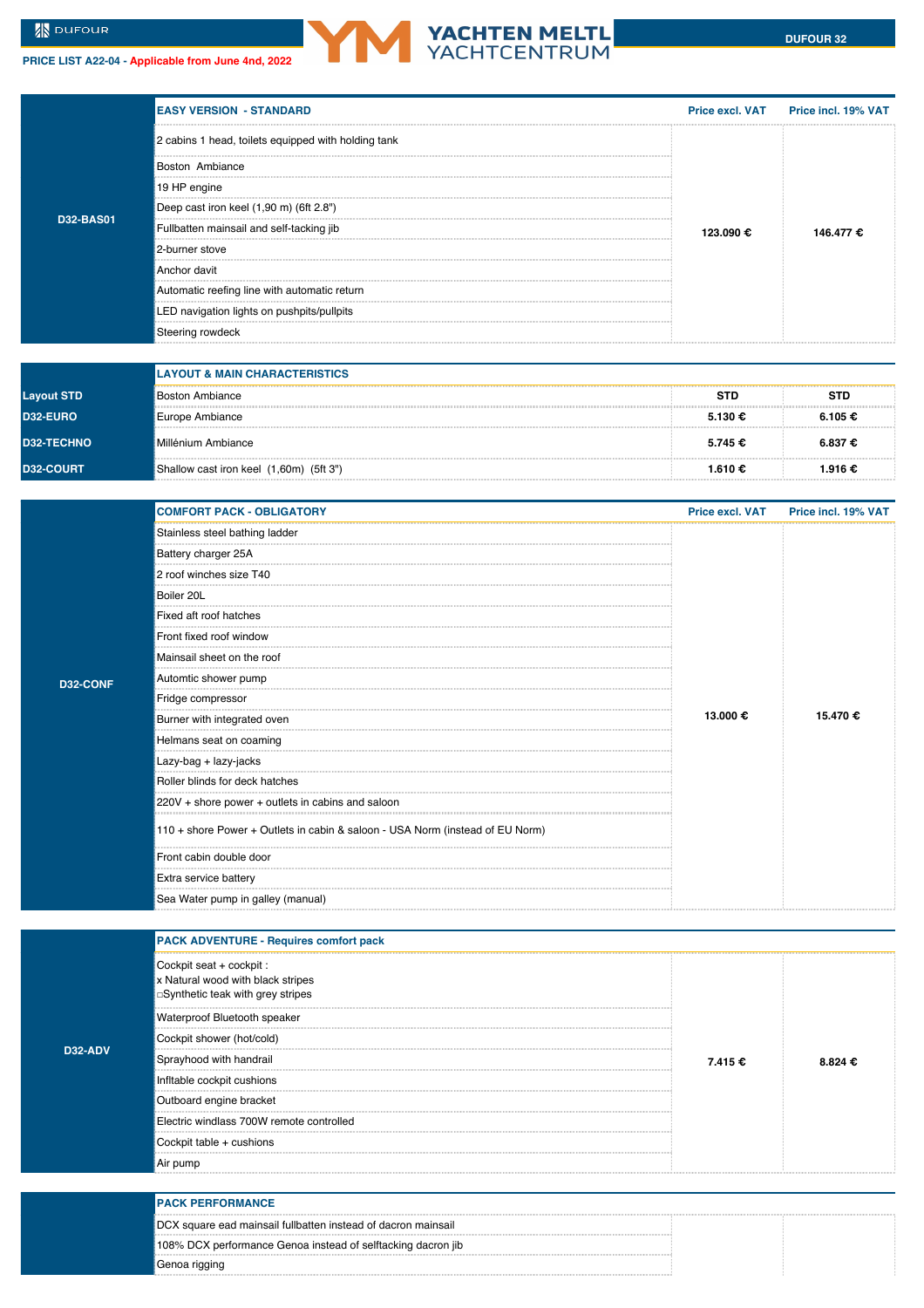| D32-PERF           | Asymetrical spinnaker gear or Gennaker gear                        | 10.505 €          | 12.501 €          |
|--------------------|--------------------------------------------------------------------|-------------------|-------------------|
|                    | Cockpit mainsail sheet                                             |                   |                   |
|                    | 2 blades folding propeller                                         |                   |                   |
|                    | Rigid vang                                                         |                   |                   |
|                    |                                                                    |                   |                   |
|                    | <b>ELECTRONIC SAILING PACK</b>                                     |                   |                   |
| D32-SAIL           | Loch speedo wind sensor + I70s multifunction with TackTick display | 7.170 €           | 8.532 €           |
|                    | Automatic pilot                                                    |                   |                   |
|                    |                                                                    |                   |                   |
|                    | <b>ELECTRONIC CRUSING PACK - Requires Sailing Pack</b>             |                   |                   |
| <b>D32-CRU</b>     | VHF Ray53 - ASN                                                    | 2.345 €           | 2.791 €           |
|                    | Display AXIOM 7 à la TAC                                           |                   |                   |
|                    | <b>ELECTRONIC TRANSAT PACK - Requires Sailing + Crusing Pack</b>   |                   |                   |
| <b>D32-TRA</b>     | <b>Mobil VHF</b>                                                   |                   |                   |
|                    | <b>AIS 700</b>                                                     | 2.225€            | 2.648€            |
|                    |                                                                    |                   |                   |
|                    | <b>HULL</b>                                                        |                   |                   |
| (D32-BLANCE)       | Antifouling with hull preparation : white                          | 1.610€            | 1.916 €           |
| D32-NOIR           | Antifouling with hull preparation : black                          | 1.640€            | 1.952 €           |
| D32-NOIRE          | Extra for Epoxy protection (requires option D310-NOIR)             | 2.225 €           | 2.648€            |
|                    |                                                                    |                   |                   |
|                    | <b>ENGINE</b>                                                      |                   |                   |
| D32-R20            | 2 blades folding propeller 20HP                                    | 1.850 €           | 2.202€            |
|                    |                                                                    |                   |                   |
|                    | <b>RIGGING / DECK HARDWARE</b>                                     |                   |                   |
| D32-GEN            | Genoa instead of the self tracking jib                             | 1.735 €           | 2.065 €           |
| D32-ACSPIBD        | Asymmetrical spinnaker gear or Code 0                              | 1.115 €           | 1.327 €           |
| D32-CZER           | Code 0 with furling system                                         | 7.420 €           | $8.830 \text{ €}$ |
| <b>D32-SPI</b>     | Asymmetrical spinnaker                                             | 3.710€            | 4.415 €           |
| D32-LAZYGONF       | Sail In Boom                                                       | $2.840 \text{ }€$ | 3.380 €           |
| D32-LAZYGONFSOL    | Sail In Boom with solar panels                                     | 9.390 €           | 11.174 €          |
|                    |                                                                    |                   |                   |
|                    | <b>DECK EQUIPMENT</b>                                              |                   |                   |
| <b>D32-GONFANN</b> | Air pump                                                           | 745 €             | 887€              |
| D32-TCOCK          | Cockpit table + cushions                                           | 2.345 €           | 2.791 €           |
| D32-PASCO1         | Natural decks - black stripes with frames                          | 9.890€            | 11.769 €          |
| D32-PASCO3         | Synthetic decks - grey stripes with frames                         | 11.000 €          | 13.090 €          |
| D32-HOSCA          | Cockpit portlight in aft cabin                                     | 620€              | 738€              |
| D32-ACAB           | Sprayhood with handrail                                            | 2.100€            | 2.499€            |
| D32-OMBTOIL        | Canvas                                                             | 1.605 €           | 1.910 €           |
| <b>D32-CKCOUSS</b> | Grey inflatable cockpit cushions                                   | 1.235 €           | 1.470€            |
| D32-PETIN          | Stainless steel bow protection                                     | 500€              | 595€              |
| D32-GUIND          | Electric windlass 700W remote controlled                           | 1.605 €           | 1.910€            |
| D32-SMOTHB         | Outboard engine bracket                                            | 250€              | 298€              |
| <b>D32-ANCRE</b>   | Mooring kit (6 fenders & 3 mooring lines)                          | 2.100 €           | 2.499€            |
| D32-PADDLE         | Inflatable aft platform                                            | 1.115 €           | 1.327 €           |
|                    |                                                                    |                   |                   |
|                    | <b>INTERIOR</b>                                                    |                   |                   |
| D32-SABR           | Extra for SAHARA BROWN saloon cushions                             | 490€              | 583€              |
| D32-SABE           | Extra for SAHARA BEIGE saloon cushions                             | 490€              | 583€              |
| <b>D32-BB</b>      | Extra for BONANZA BEIGE saloon cushions                            | 490€              | 583€              |
| D32-RABES          | Extra for RABBANI BEIGE saloon cushions                            | 800 $\epsilon$    | 952€              |
| D32-RAGS           | Extra for RABBANI GREY saloon cushions                             | 800€              | 952€              |
| D32-RALG           | Extra for RABBANI LIGHT GREY saloon cushions                       | 800 $\epsilon$    | 952€              |
| <b>D32-SOBE</b>    | Extra for SOFT BEIGE saloon cushions                               | 1.125 €           | 1.339 €           |
| D32-CARTRAN        | Saloon convertible in berth with inflatable cushions               | 770€              | 916€              |